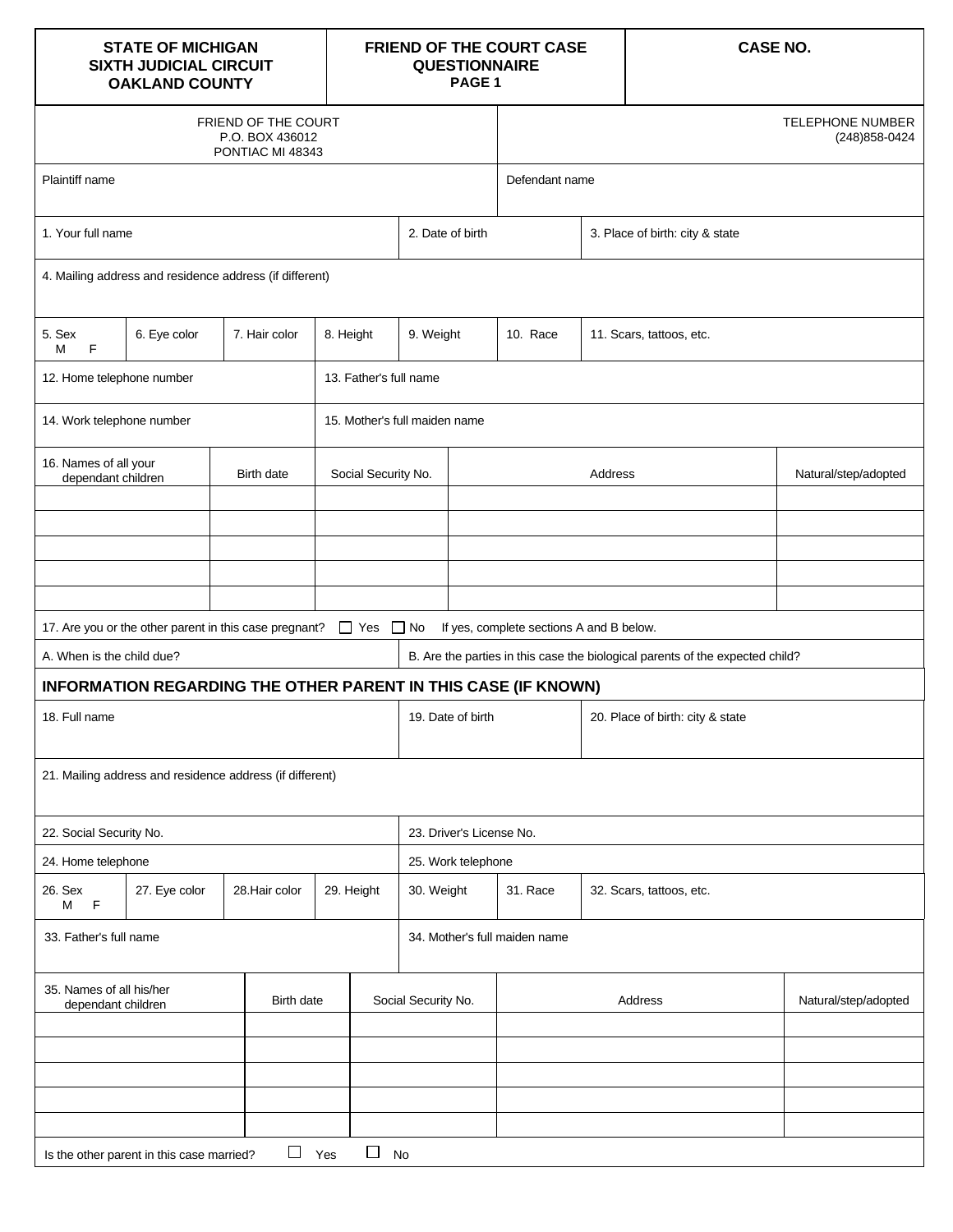#### **STATE OF MICHIGAN SIXTH JUDICIAL CIRCUIT OAKLAND COUNTY**

#### **FRIEND OF THE COURT CASE QUESTIONNAIRE PAGE 2**

## **INCOME INFORMATION**

#### **CHECK YOUR INCOME TAX FILING STATUS: MARRIED∐ SINGLE∐ HEAD OF HOUSEHOLD NO. OF DEPENDANTS CLAIMED:**

| 36. Your occupation                                                                                                                                                                                                                                                                                                                                                                                                                                                                                                                                                                                                                                                                                                                                                                                                                                                                                                                                                                                                                                                                                                                                                                                                                                                                                                                                                                                                                                                                                                                                                                                                                                                                                                                                                                                                                                                                                                                                    | 37. Your employer (if unemployed, name of last employer) |                                               |  |                      |                |                                                             |  |  |  |  |
|--------------------------------------------------------------------------------------------------------------------------------------------------------------------------------------------------------------------------------------------------------------------------------------------------------------------------------------------------------------------------------------------------------------------------------------------------------------------------------------------------------------------------------------------------------------------------------------------------------------------------------------------------------------------------------------------------------------------------------------------------------------------------------------------------------------------------------------------------------------------------------------------------------------------------------------------------------------------------------------------------------------------------------------------------------------------------------------------------------------------------------------------------------------------------------------------------------------------------------------------------------------------------------------------------------------------------------------------------------------------------------------------------------------------------------------------------------------------------------------------------------------------------------------------------------------------------------------------------------------------------------------------------------------------------------------------------------------------------------------------------------------------------------------------------------------------------------------------------------------------------------------------------------------------------------------------------------|----------------------------------------------------------|-----------------------------------------------|--|----------------------|----------------|-------------------------------------------------------------|--|--|--|--|
| 38. Employer's address                                                                                                                                                                                                                                                                                                                                                                                                                                                                                                                                                                                                                                                                                                                                                                                                                                                                                                                                                                                                                                                                                                                                                                                                                                                                                                                                                                                                                                                                                                                                                                                                                                                                                                                                                                                                                                                                                                                                 | City<br>State<br>Zip                                     |                                               |  |                      | 39. Date hired |                                                             |  |  |  |  |
| 40. Gross earnings per pay period (earnings before taxes)<br>41. Social Security No.<br>$\Box$ Bi-weekly<br>$\Box$ Bi-monthly<br>$\Box$ Monthly<br>\$<br>$\Box$ Weekly                                                                                                                                                                                                                                                                                                                                                                                                                                                                                                                                                                                                                                                                                                                                                                                                                                                                                                                                                                                                                                                                                                                                                                                                                                                                                                                                                                                                                                                                                                                                                                                                                                                                                                                                                                                 |                                                          |                                               |  |                      |                |                                                             |  |  |  |  |
| 42. Hourly pay rate \$<br>(including shift premium & COLA)                                                                                                                                                                                                                                                                                                                                                                                                                                                                                                                                                                                                                                                                                                                                                                                                                                                                                                                                                                                                                                                                                                                                                                                                                                                                                                                                                                                                                                                                                                                                                                                                                                                                                                                                                                                                                                                                                             |                                                          | 43. Total regular hours worked per pay period |  |                      |                | 44. Average overtime<br>hours for past 12 months            |  |  |  |  |
| 45. Second job                                                                                                                                                                                                                                                                                                                                                                                                                                                                                                                                                                                                                                                                                                                                                                                                                                                                                                                                                                                                                                                                                                                                                                                                                                                                                                                                                                                                                                                                                                                                                                                                                                                                                                                                                                                                                                                                                                                                         |                                                          | 46. Employer                                  |  |                      |                |                                                             |  |  |  |  |
| 47. Employer's address                                                                                                                                                                                                                                                                                                                                                                                                                                                                                                                                                                                                                                                                                                                                                                                                                                                                                                                                                                                                                                                                                                                                                                                                                                                                                                                                                                                                                                                                                                                                                                                                                                                                                                                                                                                                                                                                                                                                 | City                                                     | <b>State</b><br>Zip                           |  |                      |                | 48. Date hired                                              |  |  |  |  |
| 49. Gross earnings per pay period (earnings before taxes)<br>Weekly<br>$\Box$ Bi-weekly<br>$\Box$ Monthly<br>\$<br>$\Box$ Bi-monthly                                                                                                                                                                                                                                                                                                                                                                                                                                                                                                                                                                                                                                                                                                                                                                                                                                                                                                                                                                                                                                                                                                                                                                                                                                                                                                                                                                                                                                                                                                                                                                                                                                                                                                                                                                                                                   |                                                          |                                               |  |                      |                |                                                             |  |  |  |  |
| 50. Hourly pay rate \$                                                                                                                                                                                                                                                                                                                                                                                                                                                                                                                                                                                                                                                                                                                                                                                                                                                                                                                                                                                                                                                                                                                                                                                                                                                                                                                                                                                                                                                                                                                                                                                                                                                                                                                                                                                                                                                                                                                                 |                                                          | 51. Total regular hours worked per pay period |  |                      |                |                                                             |  |  |  |  |
| (including shift premium & COLA)<br>52. List MONTHLY income from all other sources, such as:<br>Commissions<br><b>Social Security Benefits</b><br>the control of the control of the control of the<br>Supplemental Security Income (SSI)<br><b>Bonuses</b><br>V.A. Benefits<br><b>Profit Sharing</b><br>Interest<br><b>Disability Insurance</b><br><u> 1989 - Johann John Harry, mars and de final and de final and design and design and design and design and design and design and design and design and design and design and design and design and design and design and desig</u><br><b>Dividends</b><br>G.I. Benefits<br><u> 1989 - Johann Barbara, martxa alemaniar a</u><br>National Guard & Reserve Drill Pay<br>Annuities<br>Pensions/Longevity<br><b>Armed Services</b><br>Deferred Compensation/IRA<br>Allowance for Rent<br><b>Trust Funds</b><br>Rental Income<br><b>Unemployment Benefits</b><br>Spousal Support/Alimony<br>the control of the control of the control of the control of the control of<br><b>General Assistance</b><br><b>Strike Pay</b><br>SUB Pay<br><b>AFDC</b><br>the control of the control of the control of the control of the control of<br><b>Sick Benefits</b><br><b>Worker's Compensation</b><br>Other:<br>53. Do you have any other alimony or child support orders?<br>T Yes, as payor<br>$\Box$ Yes, as recipient $\Box$ No<br>If yes, complete sections 53 A, B & C below<br>C. City, County & State<br>Amount of order<br>B. Type of order/case no.<br>S.<br>А.<br>(do not include arrearages)<br>54. Do you provide the sole support for stepchildren residing in your home because support is unavailable from both natural/adoptive parents?<br>$\sqcup$ Yes $\sqcup$ No<br>If yes, how many stepchildren do you support?<br>If yes, state the reason the step children's mother is unable to provide support:<br>If yes, state the reason the step children's father is unable to provide support: |                                                          |                                               |  |                      |                |                                                             |  |  |  |  |
| $\Box$ No<br>$\Box$ Yes<br>55. Do any of the children listed on item 16 receive payments from the Social Security Administration?                                                                                                                                                                                                                                                                                                                                                                                                                                                                                                                                                                                                                                                                                                                                                                                                                                                                                                                                                                                                                                                                                                                                                                                                                                                                                                                                                                                                                                                                                                                                                                                                                                                                                                                                                                                                                      |                                                          |                                               |  |                      |                |                                                             |  |  |  |  |
| Child's name                                                                                                                                                                                                                                                                                                                                                                                                                                                                                                                                                                                                                                                                                                                                                                                                                                                                                                                                                                                                                                                                                                                                                                                                                                                                                                                                                                                                                                                                                                                                                                                                                                                                                                                                                                                                                                                                                                                                           | Amount<br>(Monthly)                                      | Type of benefit<br>SSI                        |  | Dependent<br>Benefit |                | Source of dependent benefit<br>(Mother, father, stepparent) |  |  |  |  |
|                                                                                                                                                                                                                                                                                                                                                                                                                                                                                                                                                                                                                                                                                                                                                                                                                                                                                                                                                                                                                                                                                                                                                                                                                                                                                                                                                                                                                                                                                                                                                                                                                                                                                                                                                                                                                                                                                                                                                        |                                                          |                                               |  |                      |                |                                                             |  |  |  |  |
| 56. ATTACH YOUR 4 MOST RECENT PAYCHECKS STUBS, ON A STATEMENT FROM YOUR EMPLOYER(S) OF WAGES AND DEDUCTIONS, AND YEAR-TO-DATE<br>EARNINGS, AND A COPY OF YOUR LAST FEDERAL AND STATE INCOME TAX RETURNS, INCLUDING ALL SCHEDULES. IF SELF-EMPLOYED, ALSO ATTACH A COPY OF<br>YOUR 3 MOST RECENT BUSINESS TAX RETURNS ANS/OR CORPORATION RETURNS.                                                                                                                                                                                                                                                                                                                                                                                                                                                                                                                                                                                                                                                                                                                                                                                                                                                                                                                                                                                                                                                                                                                                                                                                                                                                                                                                                                                                                                                                                                                                                                                                       |                                                          |                                               |  |                      |                |                                                             |  |  |  |  |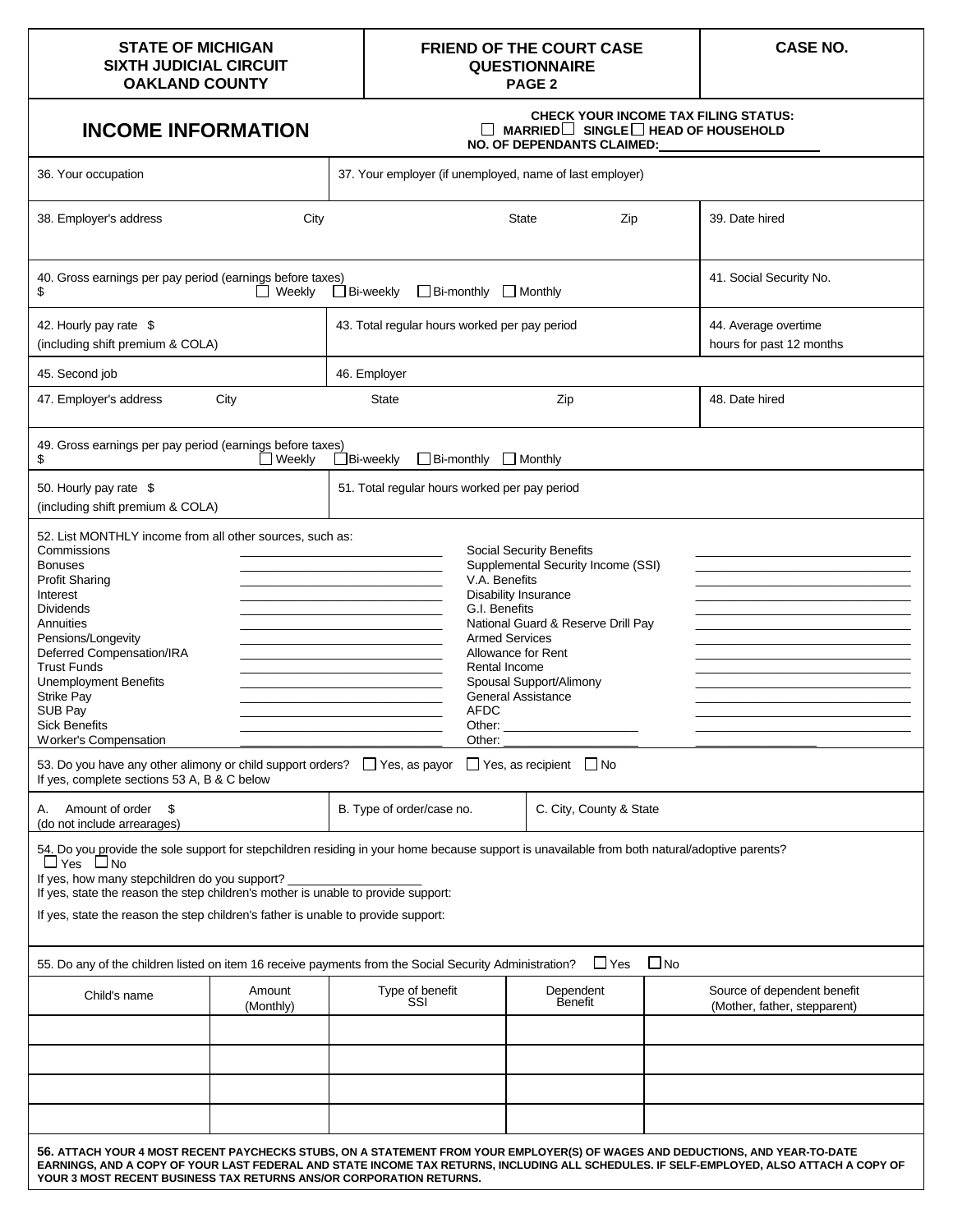### **STATE OF MICHIGAN SIXTH JUDICIAL CIRCUIT OAKLAND COUNTY**

#### **FRIEND OF THE COURT CASE QUESTIONNAIRE PAGE 3**

**CASE NO.**

| INCOME INFORMATION OF OTHER PARENT IN THIS CASE (IF KNOWN)                                                                                                                    |           |                                                                     |                                                                   |                                                  |                                                  |                          |         |  |  |  |
|-------------------------------------------------------------------------------------------------------------------------------------------------------------------------------|-----------|---------------------------------------------------------------------|-------------------------------------------------------------------|--------------------------------------------------|--------------------------------------------------|--------------------------|---------|--|--|--|
| 56. Occupation<br>57. Employer                                                                                                                                                |           |                                                                     |                                                                   | (if unemployed, name of last employer)           |                                                  |                          |         |  |  |  |
| 58. Employer's address<br>City                                                                                                                                                |           | State                                                               | 59. Hourly pay rate \$<br>Zip<br>(including shift premium & COLA) |                                                  |                                                  |                          |         |  |  |  |
| 60. Gross earnings per pay period (earnings before taxes)                                                                                                                     |           |                                                                     |                                                                   |                                                  | 61. Average overtime hours<br>for past 12 months |                          |         |  |  |  |
| $\Box$ Weekly<br>ப<br>\$                                                                                                                                                      | Bi-weekly | $\Box$ Bi-monthly                                                   | $\Box$ Monthly                                                    |                                                  |                                                  |                          |         |  |  |  |
|                                                                                                                                                                               |           |                                                                     |                                                                   | <b>HEALTH CARE INFORMATION</b>                   |                                                  |                          |         |  |  |  |
| 62. Medical insurance company name                                                                                                                                            |           |                                                                     |                                                                   | Policy no.                                       | Beginning date, if known                         |                          |         |  |  |  |
| 63. Dental insurance company name                                                                                                                                             |           |                                                                     |                                                                   | Policy no.                                       |                                                  | Beginning date, if known |         |  |  |  |
| 64. Optical insurance company name                                                                                                                                            |           |                                                                     |                                                                   | Policy no.                                       | Beginning date, if known                         |                          |         |  |  |  |
| 65. What dependent coverage is available by payment of an additional premium? (Specify cost per pay period):                                                                  |           |                                                                     |                                                                   |                                                  |                                                  |                          |         |  |  |  |
| Medical \$                                                                                                                                                                    |           |                                                                     |                                                                   | Dental \$                                        | Optical \$                                       |                          |         |  |  |  |
| 66. Individuals currently covered by your insurance:                                                                                                                          |           |                                                                     |                                                                   |                                                  |                                                  |                          |         |  |  |  |
| Name                                                                                                                                                                          |           | Birth date                                                          |                                                                   | Relationship                                     | Medical                                          | Dental                   | Optical |  |  |  |
|                                                                                                                                                                               |           |                                                                     |                                                                   |                                                  |                                                  |                          |         |  |  |  |
|                                                                                                                                                                               |           |                                                                     |                                                                   |                                                  |                                                  |                          |         |  |  |  |
|                                                                                                                                                                               |           |                                                                     |                                                                   |                                                  |                                                  |                          |         |  |  |  |
|                                                                                                                                                                               |           |                                                                     |                                                                   |                                                  |                                                  |                          |         |  |  |  |
|                                                                                                                                                                               |           |                                                                     |                                                                   | <b>CHILD CARE INFORMATION</b>                    |                                                  |                          |         |  |  |  |
| 67. Do you have child care expenses for the minor children in this domestic relations case during any time of the year?<br>If yes, complete the following information:        |           |                                                                     |                                                                   |                                                  |                                                  | $\Box$ No<br>$\Box$ Yes  |         |  |  |  |
| Name of child care provider                                                                                                                                                   |           | Names of children receiving child care                              |                                                                   |                                                  |                                                  |                          |         |  |  |  |
| No. of weeks provided during last calendar year                                                                                                                               |           | Estimated no. of weeks of child care provided in this calendar year |                                                                   |                                                  |                                                  |                          |         |  |  |  |
| Current weekly child care cost<br>Amount of child care credit received on last year's federal IRS return                                                                      |           |                                                                     |                                                                   |                                                  |                                                  |                          |         |  |  |  |
| 68. Check the reason(s) which explain why you need childcare and estimate the number of hours childcare is received for each.<br>Estimated number of hours per week<br>Reason |           |                                                                     |                                                                   |                                                  |                                                  |                          |         |  |  |  |
| Work related                                                                                                                                                                  |           |                                                                     |                                                                   |                                                  |                                                  |                          |         |  |  |  |
| Looking for Employment                                                                                                                                                        |           |                                                                     |                                                                   |                                                  |                                                  |                          |         |  |  |  |
| Enrolled in educational program to improve employment opportunities                                                                                                           |           |                                                                     |                                                                   |                                                  |                                                  |                          |         |  |  |  |
| 69. If your reason for child care is educational related, provide the following information:                                                                                  |           |                                                                     |                                                                   |                                                  |                                                  |                          |         |  |  |  |
| Total classroom<br>Name of educational institution<br>hours per week                                                                                                          |           |                                                                     |                                                                   | Educational goal<br>Projected<br>graduation date |                                                  |                          |         |  |  |  |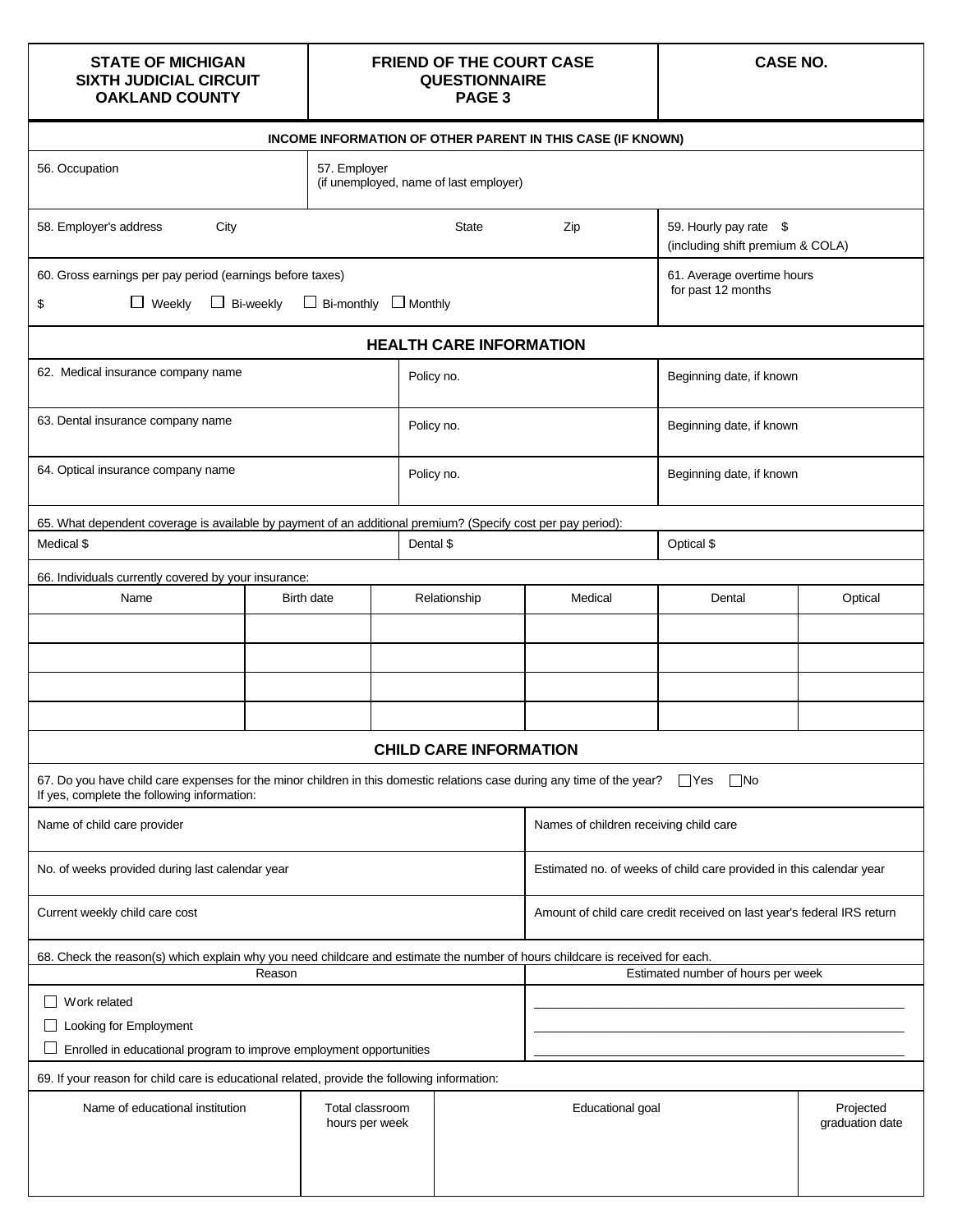#### **STATE OF MICHIGAN SIXTH JUDICIAL CIRCUIT OAKLAND COUNTY**

#### **FRIEND OF THE COURT CASE QUESTIONNAIRE PAGE 4**

**CASE NO.**

| <b>INFORMATION FOR LESS THAN FULL-TIME EMPLOYMENT</b>                                                                                                                                                                                                                                                                                                                |                                            |                                            |                   |  |  |  |  |
|----------------------------------------------------------------------------------------------------------------------------------------------------------------------------------------------------------------------------------------------------------------------------------------------------------------------------------------------------------------------|--------------------------------------------|--------------------------------------------|-------------------|--|--|--|--|
| 70. If unemployed and not receiving unemployment or worker's compensation benefits, or working part-time only, provide the following the following information:                                                                                                                                                                                                      |                                            |                                            |                   |  |  |  |  |
| Name of last full-time employer                                                                                                                                                                                                                                                                                                                                      |                                            | Address of last full-time employer         |                   |  |  |  |  |
| Position held at last full-time position                                                                                                                                                                                                                                                                                                                             |                                            | Last day employed full-time                |                   |  |  |  |  |
| Length of time employed in last full-time employment position                                                                                                                                                                                                                                                                                                        |                                            | Reason for leaving last full-time position |                   |  |  |  |  |
| Gross earnings per pay period at last place of full-time employment (earnings before taxes)<br>Weekly $\Box$<br>\$                                                                                                                                                                                                                                                   | Bi-weekly $\Box$ Bi-monthly $\Box$ Monthly |                                            |                   |  |  |  |  |
| 71. Do you have any medical conditions/restrictions that affect your ability to work?                                                                                                                                                                                                                                                                                |                                            | $\Box$ No<br>$\Box$ Yes                    |                   |  |  |  |  |
| If yes, please explain medical conditions/restrictions:                                                                                                                                                                                                                                                                                                              |                                            |                                            |                   |  |  |  |  |
|                                                                                                                                                                                                                                                                                                                                                                      |                                            |                                            |                   |  |  |  |  |
|                                                                                                                                                                                                                                                                                                                                                                      |                                            |                                            |                   |  |  |  |  |
|                                                                                                                                                                                                                                                                                                                                                                      |                                            |                                            |                   |  |  |  |  |
| 72. What is your educational background? (Check one)                                                                                                                                                                                                                                                                                                                 |                                            |                                            |                   |  |  |  |  |
| Less than high school<br>ப<br>⊔                                                                                                                                                                                                                                                                                                                                      | □ Trade school graduate                    |                                            | Bachelor's degree |  |  |  |  |
| $\Box$ Associates degree<br>Graduate degree<br>High school graduate<br>I hereby request child support services under the child support enforcement program of tittle IV-D of the Social Security Act. I<br>understand that any information provided to me or on my behalf is to be used only for the purpose of establishing paternity or<br>securing child support. |                                            |                                            |                   |  |  |  |  |
| I declare that the information in this questionnaire is true to the best of my information, knowledge, and belief.                                                                                                                                                                                                                                                   |                                            |                                            |                   |  |  |  |  |
| Date                                                                                                                                                                                                                                                                                                                                                                 | Signature                                  |                                            |                   |  |  |  |  |
| <b>Reminder List:</b>                                                                                                                                                                                                                                                                                                                                                |                                            |                                            |                   |  |  |  |  |
| Have you signed this questionnaire?                                                                                                                                                                                                                                                                                                                                  |                                            |                                            |                   |  |  |  |  |
| Have you attached your 4 most recent paycheck stubs, or a statement from your employer(s) of wages and deductions and<br>year-to-date earnings?                                                                                                                                                                                                                      |                                            |                                            |                   |  |  |  |  |
| Have you attached a copy of your last federal and state income tax returns, including all schedules? If self-employed, also attach<br>a copy of your 3 most recent business tax returns and/or corporation returns.                                                                                                                                                  |                                            |                                            |                   |  |  |  |  |
| Attach any additional information that may be useful to the Friend of the Court in making a support recommendation.                                                                                                                                                                                                                                                  |                                            |                                            |                   |  |  |  |  |
| If you have not supplied all of the requested information, state the reasons for the omissions.                                                                                                                                                                                                                                                                      |                                            |                                            |                   |  |  |  |  |
| Retain a copy of this form for your records. Return the original to the Friend of the Court office.                                                                                                                                                                                                                                                                  |                                            |                                            |                   |  |  |  |  |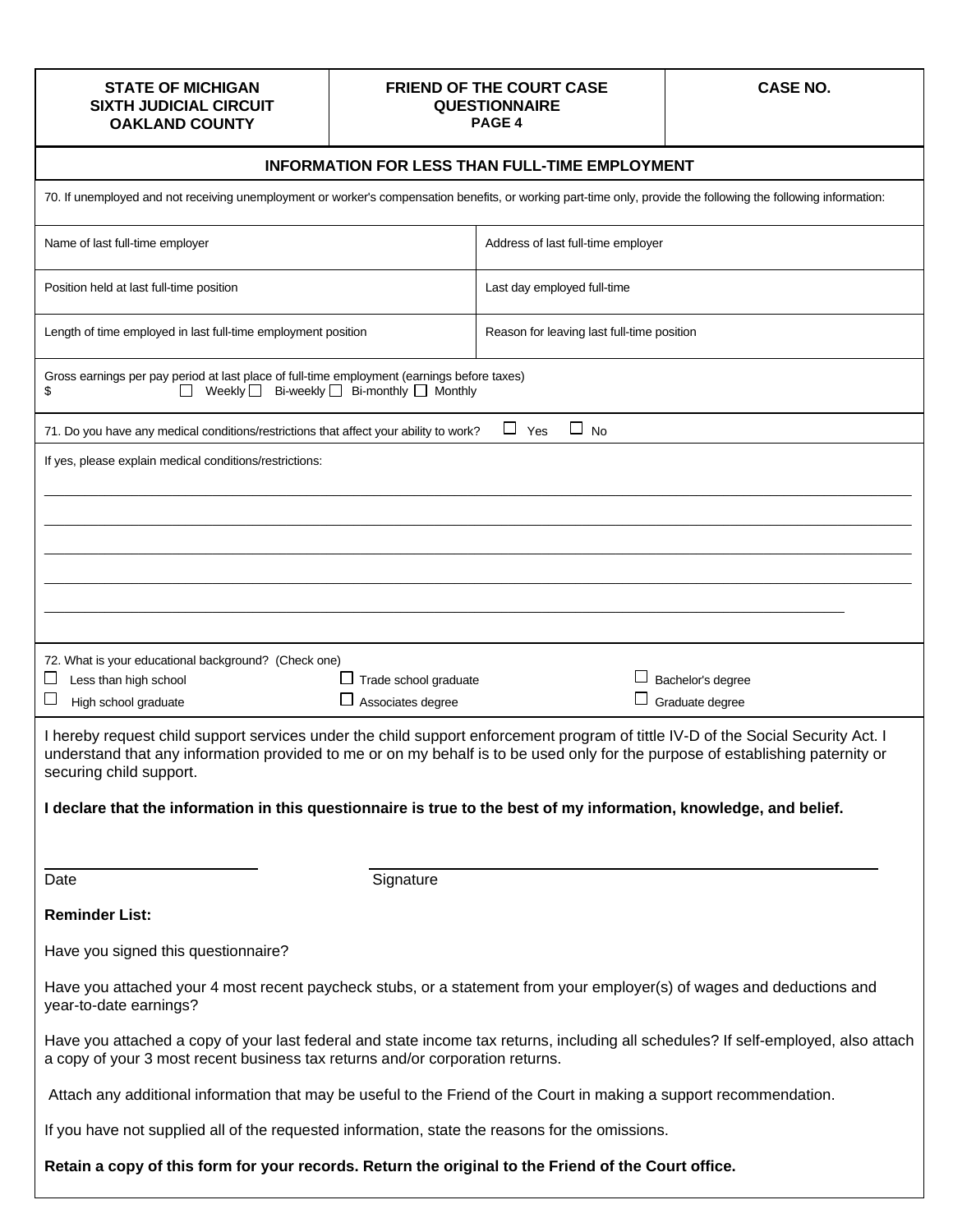## **FRIEND OF THE COURT P.O. BOX 436012 PONTIAC MI 48343 (248) 858-0424**

PARENT INFORMATION

COMPLETE THE TOP PORTION OF THIS FORM AND HAVE YOUR CHILDCARE PROVIDER COMPLETE THE REMAINDER. **IT IS YOUR RESPONSIBILTY TO RETURN THE COMPLETED FORM TO THE FRIEND OF THE COURT.**

| Name                                                                                                                                                                |                         |                                                            |                                 |             |                                                                                                                                    |  |  |
|---------------------------------------------------------------------------------------------------------------------------------------------------------------------|-------------------------|------------------------------------------------------------|---------------------------------|-------------|------------------------------------------------------------------------------------------------------------------------------------|--|--|
| Name(s) and age(s) of child(ren) involved in this case:                                                                                                             |                         |                                                            |                                 |             |                                                                                                                                    |  |  |
|                                                                                                                                                                     |                         |                                                            |                                 |             |                                                                                                                                    |  |  |
|                                                                                                                                                                     |                         |                                                            |                                 |             |                                                                                                                                    |  |  |
| Are you receiving financial assistance for childcare from any federal or state agency?<br>If yes, please state the agency and the amount you are receiving.         |                         |                                                            | $\Box$ Yes $\Box$ No            |             |                                                                                                                                    |  |  |
| Please attach a schedule of your most recent child care rates.<br>The Child Care Provider(s)must complete the remainder of this form for the above named child(ren) |                         |                                                            | CHILDCARE PROVIDER INFORMATION  |             |                                                                                                                                    |  |  |
| Name of provider                                                                                                                                                    |                         |                                                            | Address                         |             |                                                                                                                                    |  |  |
| City                                                                                                                                                                | State                   |                                                            | County                          |             | Area code &<br>Telephone no.                                                                                                       |  |  |
| Name & age of child                                                                                                                                                 |                         | School year rates                                          | Average number<br>of hours/week | Hourly rate | Total weekly rate                                                                                                                  |  |  |
|                                                                                                                                                                     |                         |                                                            |                                 |             |                                                                                                                                    |  |  |
| Name of provider                                                                                                                                                    |                         |                                                            | Address                         |             |                                                                                                                                    |  |  |
| City                                                                                                                                                                | Zip<br><b>State</b>     |                                                            | County                          |             | Area code &<br>Telephone no.                                                                                                       |  |  |
| Name & age of child                                                                                                                                                 |                         | School year rates                                          | Average number<br>of hours/week | Hourly rate | Total weekly rate                                                                                                                  |  |  |
|                                                                                                                                                                     |                         |                                                            |                                 |             |                                                                                                                                    |  |  |
| Do you require payment services even when children are absent to guarantee a position in your center?<br>$\sqcup$ Yes<br>$\Box$ No                                  | If yes, please explain: |                                                            |                                 |             |                                                                                                                                    |  |  |
| Does a Federal or State agency contribute all or a portion of these child care services?<br>$\Box$ No<br>$\Box$ Yes                                                 |                         | If yes, please provide agency name and amount contributed. |                                 |             |                                                                                                                                    |  |  |
| recommendation. I certify that the above information is true, accurate and complete.                                                                                |                         |                                                            |                                 |             | The above information is provided to enable the Friend of the Court to accurately report childcare costs in making a child support |  |  |

Date **Signature and title of provider**